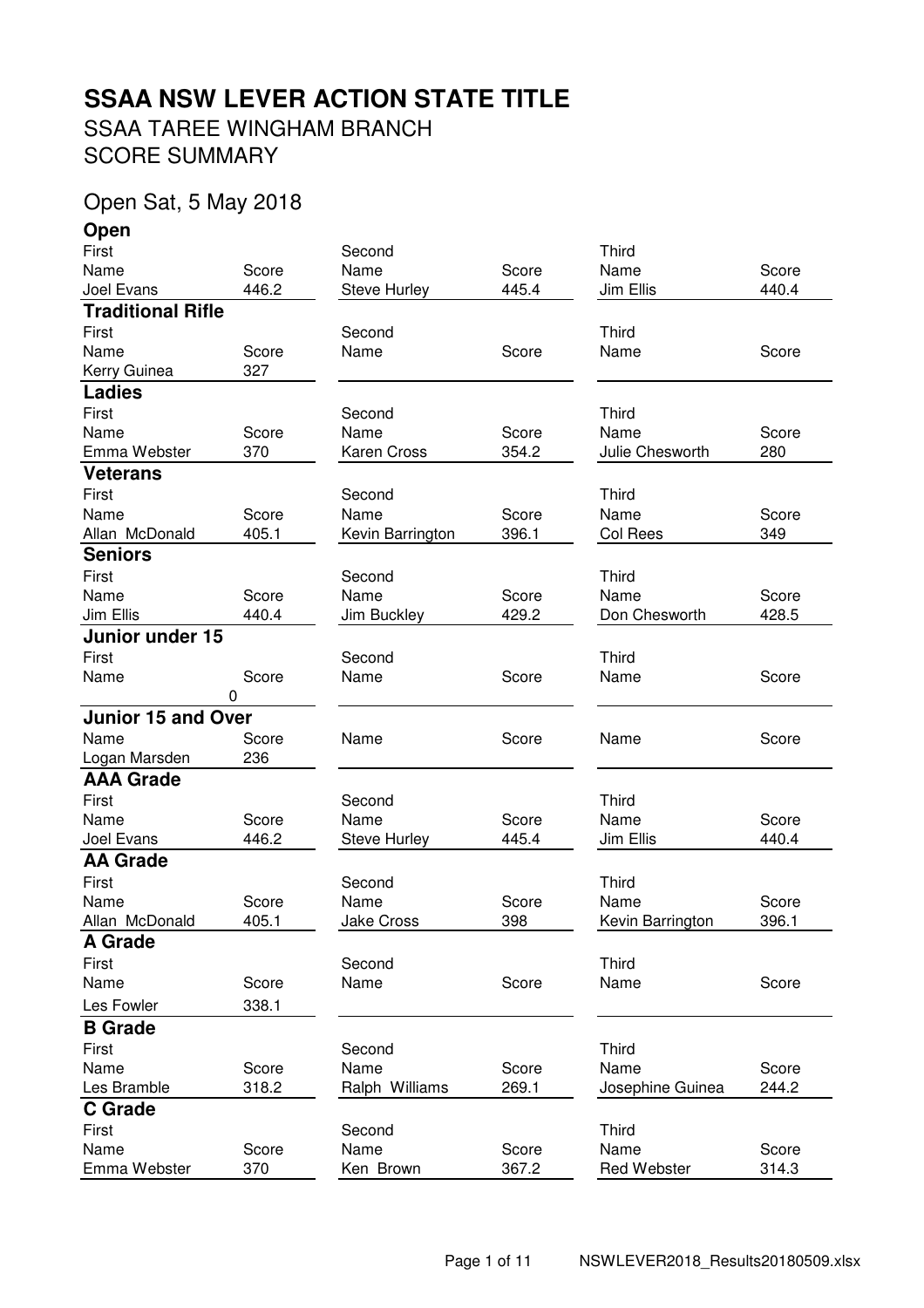# **SSAA NSW LEVER ACTION STATE TITLE**

#### SSAA TAREE WINGHAM BRANCH

SCORE SUMMARY

Classic Calibre Sun, 6 May 2018

**Open** First Second Third Name Score Name Score Name Score Joel Evans 295.1 Jim Buckley 293.2 Scott Wagner 286.2 **Ladies** First **Second** Second Third Name Score Name Score Name Score Karen Cross 233 Julie Chesworth 216 Emma Webster 208 **Veterans** First Second Third Name Score Name Score Name Score Allan McDonald 234.2 Kevin Barrington 233 Bruce Noll 226.1 **Seniors** First **Second** Second Third Name Score Name Score Name Score Jim Buckley 293.2 Don Chesworth 279.1 Kerry Guinea 263 **Junior under 15** First **Second** Second Third Name Score Name Score Name Score **Junior 15 and Over** First Second Third Name Score Name Score Name Score Jarod Moody **AAA Grade** First **Second** Second Third Name Score Name Score Name Score Joel Evans 295.1 Steve Hurley 282.4 Don Chesworth 279.1 **AA Grade** First Second Third Name Score Name Score Name Score Jim Buckley 293.2 Kevin Barrington 233 Jim Ellis 221 **A Grade** First **Second** Second Third Name Score Name Score Name Score Scott Wagner 286.2 Kerry Guinea 263 Julie Chesworth 216 **B Grade** First Second Third Name Score Name Score Name Score Craig Knox 253.1 Allan McDonald 234.2 Karen Cross 233 **C Grade** First **Second** Second Third Name Score Name Score Name Score Red Webster  $252.3$  Ken Brown  $249.2$  Bruce Noll  $226.1$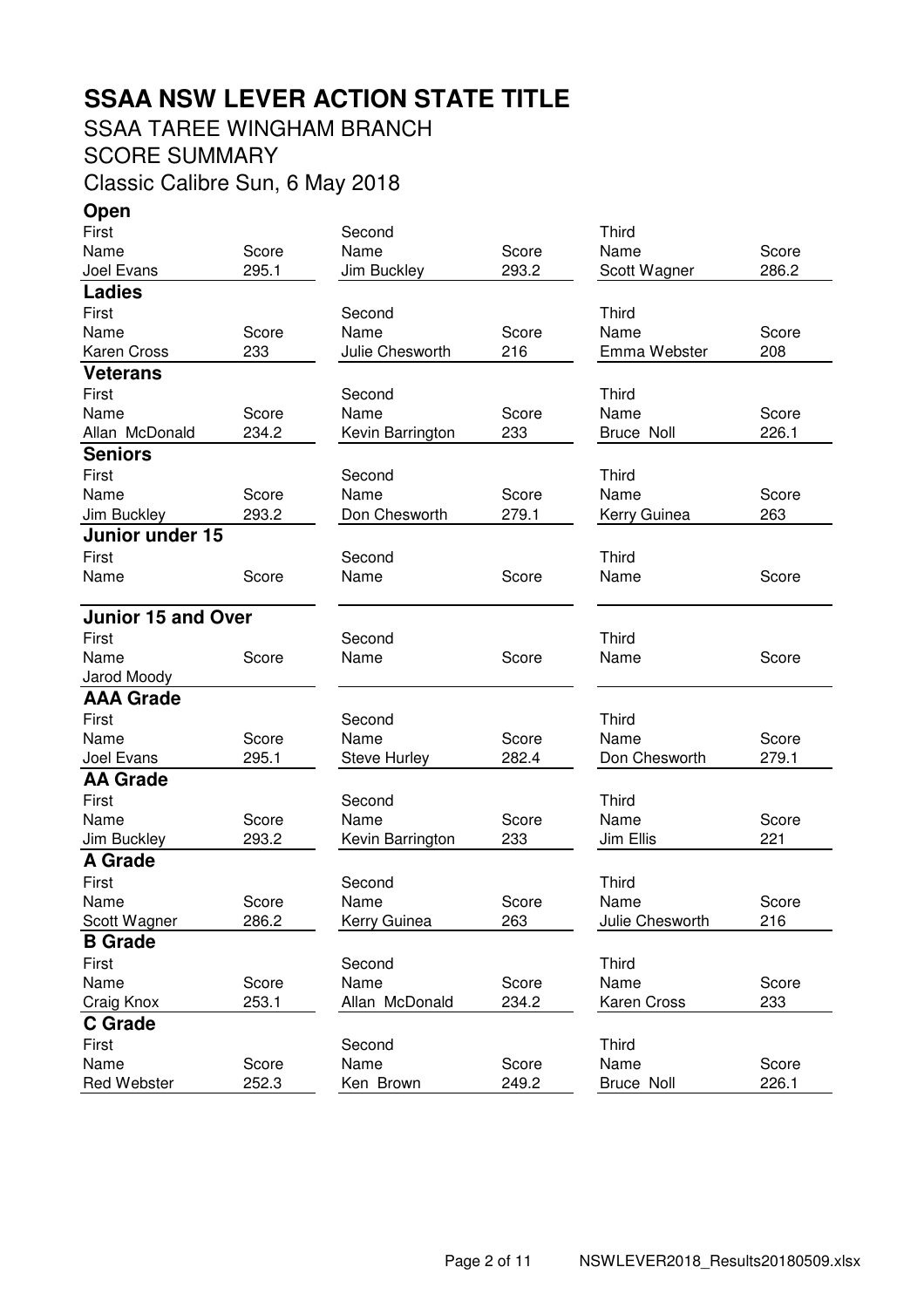# **SSAA NSW LEVER ACTION STATE TITLE**

# SSAA TAREE WINGHAM BRANCH

# SCORE SUMMARY

#### 2 Gun Overall

| First<br>Name<br>Joel Evans | Score<br>741.3 | Second<br>Name<br>Steve Hurley | Score<br>727.8 | Third<br>Name<br>Jim Buckley | Score<br>722.4 |
|-----------------------------|----------------|--------------------------------|----------------|------------------------------|----------------|
| 2 Gun Ladies                |                |                                |                |                              |                |
| First                       |                | Second                         |                | Third                        |                |
| Name                        | Score          | Name                           | Score          | Name                         | Score          |
| <b>Karen Cross</b>          | 587.2          | Emma Webster                   | 578            | Julie Chesworth              | 496            |
| 2 Gun Juniors<br>First      |                | Second                         |                | <b>Third</b>                 |                |
| Name                        | Score          | Name                           | Score          | Name                         | Score          |
| Logan Marsden               | 417.1          |                                |                |                              |                |

## National Proficiency Medals Issued

| Open           |       |               |               |
|----------------|-------|---------------|---------------|
| Name           | Score | Medal         | Medal issued  |
| Ken Brown      | 86.2  | Silver        | <b>Bronze</b> |
| <b>Classic</b> |       |               |               |
| Name           | Score | Medal         |               |
| Karen Cross    | 79    | <b>Bronze</b> |               |
|                |       |               |               |

#### NSW Proficiency Medals Issued Open

| $     -$        |       |                  |               |
|-----------------|-------|------------------|---------------|
| Name            | Score | Medal score shot | Medal issued  |
| Julie Chesworth | 81    | <b>Bronze</b>    | <b>Bronze</b> |
| Karen Cross     | 77.1  | <b>Bronze</b>    | <b>Bronze</b> |
| Ken Brown       | 79    | <b>Bronze</b>    | <b>Bronze</b> |
| Col Rees        | 88    | Silver           | Silver        |
| Jim Ellis       | 98.3  | Gold             | Gold          |
|                 |       |                  |               |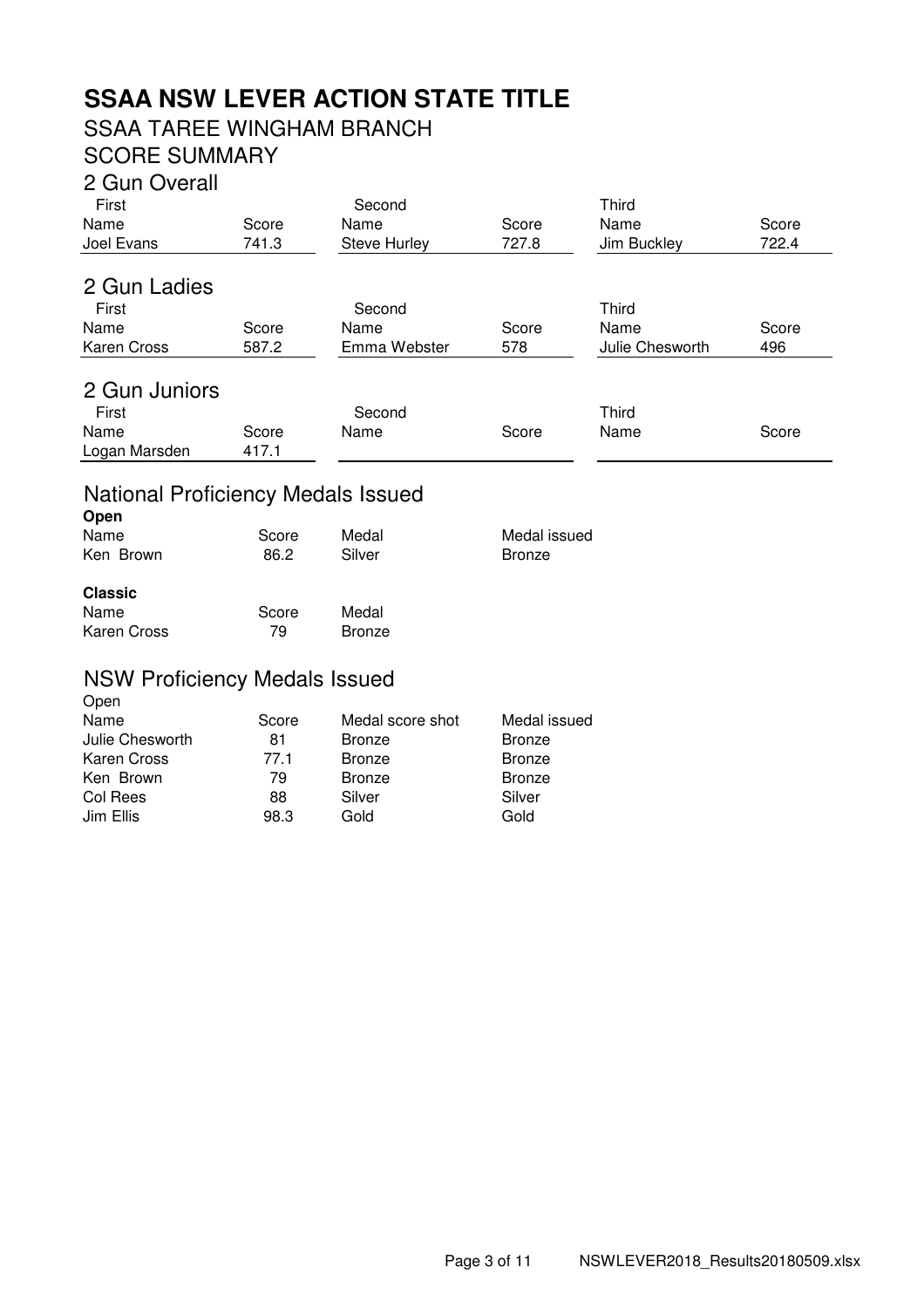|                |                       |                       |        |         |                              | SSAA NSW LEVER ACTION STATE TITLE OPEN CHAMPIONSHIP, |                 |                 |                 |                 |                 |                 |                 |                 |                 |                 |       |                 |                     |
|----------------|-----------------------|-----------------------|--------|---------|------------------------------|------------------------------------------------------|-----------------|-----------------|-----------------|-----------------|-----------------|-----------------|-----------------|-----------------|-----------------|-----------------|-------|-----------------|---------------------|
|                |                       |                       |        |         |                              | <b>SSAA TAREE WINGHAM BRANCH Sat, 5 May 2018</b>     |                 |                 |                 |                 |                 |                 |                 |                 |                 |                 |       |                 |                     |
| Detail         | Name                  | Grade                 | Class  | Group   | <b>Tradition</b><br>al Rifle | Calibre                                              | T1              | T <sub>2</sub>  | T <sub>3</sub>  | T <sub>4</sub>  | T <sub>5</sub>  | T <sub>6</sub>  | T <sub>7</sub>  | T <sub>8</sub>  | T <sub>9</sub>  | T <sub>10</sub> | Total | Nat<br>Medal    | <b>NSW</b><br>Medal |
| A1             | Allan McDonald        | AA                    | Mens   | Veteran |                              | 222Rem                                               | 44              | 47              | 40              | 46.1            | 39              | $\overline{22}$ | 44              | 41              | 44              | $\overline{38}$ | 405.1 | 83              | 69                  |
| A <sub>2</sub> | Ralph Williams        | B                     | Mens   | Veteran |                              | 22LR                                                 | 30              | 24              | 17              | 22.1            | 14              | 24              | 42              | 31              | 32              | 33              | 269.1 | 44              | 48                  |
| A <sub>3</sub> | Julie Chesworth       | AA                    | Ladies | Senior  |                              | 218Bee                                               | 39              | 44              | 23              | 43              | 16              | 37              | 17              | 35              | 8               | 18              | 280   | 55              | 81                  |
| A4             | Jim Buckley           | AAA                   | Mens   | Senior  | 0                            | 222Rem                                               | 48.1            | 40              | 44              | 49.1            | 37              | 46              | 46              | 46              | 35              | 38              | 429.2 | 85.1            | 86                  |
| A <sub>5</sub> | <b>Allan Genders</b>  | C                     | Mens   | Veteran |                              | 22Mag                                                | 37              | $\overline{27}$ | $\overline{21}$ | $\overline{24}$ | 26              | $\overline{25}$ | $\overline{0}$  | 36              | $\overline{23}$ | 25              | 244   | 63              | $\overline{52}$     |
| A <sub>6</sub> | <b>Karen Cross</b>    | AA                    | Ladies | Senior  |                              | 22LR                                                 | 19              | 31.1            | 42              | 29              | 34.1            | 46              | 41              | 45              | 35              | 32              | 354.2 | 53.1            | 77.1                |
| A7             | Scott Wagner          | AA                    | Mens   | Adult   |                              | 222Rem                                               | 47              | 48              | 30              | 44.1            | 41              | 38              | 32              | 34              | 34              | 23              | 371.1 | 88              | 86                  |
| A <sub>8</sub> | <b>Kerry Guinea</b>   | AA                    | Mens   | Senior  | Y                            | 218Bee                                               | 37              | 34              | 38              | 22              | $\overline{32}$ | 35              | 34              | 38              | 29              | $\overline{28}$ | 327   | 69              | 69                  |
| A <sub>9</sub> | Emma Webster          | C                     | Ladies | Adult   |                              | 223Rem                                               | 43              | 44              | 35              | 45              | 30              | $\overline{23}$ | 42              | 44              | 40              | 24              | 370   | 73              | 67                  |
| A10            | Logan Marsden         | $\overline{\text{C}}$ | Mens   | Junior  |                              | 22LR                                                 | $\overline{24}$ | $\overline{38}$ | $\overline{22}$ | 32              | $\overline{16}$ | $\overline{20}$ | 5               | $\overline{18}$ | 43              | 18              | 236   | 40              | $\overline{58}$     |
| A11            | Steve Hurley          | <b>AAA</b>            | Mens   | Adult   |                              | 222Rem                                               | $\overline{48}$ | 50.2            | 39              | 48.1            | 44              | 48.1            | $\overline{40}$ | $\overline{47}$ | 40              | 41              | 445.4 | $\overline{92}$ | 98.3                |
| A12            | Jim Ellis             | <b>AAA</b>            | Mens   | Senior  |                              | 222Rem                                               | $\overline{44}$ | 50.3            | $\overline{41}$ | 36              | 45.1            | $\overline{48}$ | $\overline{43}$ | 50              | 46              | $\overline{37}$ | 440.4 | 89.1            | 98.3                |
| A13            | Robyn Barrington      | $\mathsf C$           | Ladies | Senior  |                              | 22LR                                                 | 23              | 9               | $\overline{28}$ | 23              | 18              | $\overline{28}$ | 20              | 40              | 8               | $\overline{7}$  | 204   | 41              | 37                  |
| A14            | <b>Bob Tinnock</b>    | $\overline{\text{C}}$ | Mens   | Senior  |                              | 22LR                                                 | $\overline{17}$ | $\overline{32}$ | 11              | 15              | $\overline{23}$ | $\overline{15}$ | 6               | 44              | $\overline{16}$ | 10              | 189   | 40              | $\overline{47}$     |
| A15            | Les Bramble           | B                     | Mens   | Senior  |                              | 22LR                                                 | 43              | 38.1            | 36.1            | 46              | 33              | 8               | 24              | 32              | 20              | 38              | 318.2 | 76              | 46.1                |
| <b>B1</b>      | <b>Joel Evans</b>     | AAA                   | Mens   | Adult   |                              | 222Rem                                               | 48.1            | 43              | $\overline{43}$ | 48.             | $\overline{36}$ | 46              | 48              | 45              | 42              | 47              | 446.2 | 84.1            | 89                  |
| B <sub>2</sub> | <b>Alex Williams</b>  | C                     | Mens   | Adult   |                              | 22LR                                                 | 27              | 25              | 16              | 16              | 23              | 8               | $\overline{24}$ | 40              | 34              | 36              | 249   | 50              | 33                  |
| B <sub>3</sub> | <b>Ben Jasiulec</b>   | $\overline{\text{C}}$ | Mens   | Senior  |                              | 22LR                                                 | 17              | 14              | $\overline{22}$ | 30              | 15              | 33              | $\overline{26}$ | $\overline{41}$ | $\overline{27}$ | $\overline{5}$  | 230   | $\overline{32}$ | 47                  |
| <b>B4</b>      | Les Fowler            | A                     | Mens   | Veteran |                              | 22LR                                                 | $\overline{21}$ | $\overline{17}$ | 33              | 36.1            | 39              | 42              | 44              | $\overline{41}$ | $\overline{35}$ | $\overline{30}$ | 338.1 | 60              | $\overline{59}$     |
| <b>B5</b>      | <b>Jake Cross</b>     | AA                    | Mens   | Adult   |                              | 22LR                                                 | 43              | $\overline{43}$ | $\overline{41}$ | 34              | 42              | $\overline{41}$ | 39              | 46              | $\overline{34}$ | 35              | 398   | 85              | 84                  |
| B7             | Col Rees              | AA                    | Mens   | Veteran |                              | $30 - 30$                                            | $\overline{37}$ | 41              | $\overline{35}$ | 27              | 31              | $\overline{47}$ | 44              | 42              | 21              | 24              | 349   | 68              | 88                  |
| B <sub>8</sub> | Josephine Guinea      | B                     | Ladies | Senior  |                              | 22LR                                                 | $\overline{37}$ | 41              | 19.1            | $\overline{22}$ | 31.1            | $\overline{26}$ | $\overline{27}$ | $\overline{41}$ | $\Omega$        | $\mathbf 0$     | 244.2 | 68.1            | 67                  |
| B <sub>9</sub> | Red Webster           | $\overline{C}$        | Mens   | Adult   |                              | 223-R                                                | 39              | 46              | 43.1            | 46              | 28.1            | 14              | $\mathbf 0$     | $\overline{37}$ | 48.1            | 13              | 314.3 | 67.1            | 60                  |
| <b>B10</b>     | Don Chesworth         | <b>AAA</b>            | Mens   | Senior  |                              | 6mm250Sav                                            | 49.2            | 50.1            | $\overline{38}$ | 49              | 44.1            | 46              | 39              | 49              | 40.1            | 24              | 428.5 | 93.3            | 96.1                |
| <b>B11</b>     | Ken Brown             | C                     | Mens   | Adult   |                              | 22LR                                                 | 40              | 43              | 34              | 34              | 46.2            | 36              | 41              | 37              | 40              | 16              | 367.2 | 86.2            | 79                  |
| <b>B12</b>     | <b>Richard Watson</b> | AA                    | Mens   | Veteran |                              | 22LR                                                 | 32.1            | 29              | 26              | 39              | 33.1            | 16              | 39              | 33              | 15              | 21              | 283.2 | 65.2            | 45                  |
| <b>B13</b>     | Kevin Barrington      | AA                    | Mens   | Veteran |                              | 243W                                                 | 42              | 40.1            | 40              | 44              | 42              | 36              | 37              | 45              | 45              | 25              | 396.1 | 84              | 76.1                |
| <b>B14</b>     | <b>Bruce Noll</b>     | B                     | Mens   | Veteran |                              | 38-55                                                | 35              | 30              | 30              | 45.1            | $\overline{7}$  | 14              | 33              | 20              | 12              | 15              | 241.1 | 42              | 44                  |
| <b>B15</b>     | Paul Thompson         | C                     | Mens   | Veteran |                              | 22LR                                                 | 33              | 24              | 28              | 20              | 8               | 6               | $\Omega$        | 31              | 34.1            | 31              | 215.1 | 41              | 30                  |
|                |                       |                       |        |         |                              |                                                      |                 |                 |                 |                 |                 |                 |                 |                 |                 |                 |       |                 |                     |

T1 100m SFP 13M AFP 5 min

T2 100m Buff Head LA1 AFP 5min

T3 100m Elephant LA9 Standing Post Rest 2 min

T4 100m Duck LA13 Sitting Post Rest 2 min

T5 50m SFP 14N (7-10 only) Standing Unsupported 5 min

T6 50m Feral Cat LA7 Standing Unsupported 5 min

T7 50m Running Rabbit LA10 Sitting Post Rest 2 min

T8 50m Sitting Rabbit LA5 Standing Unsupported 2 min

T9 50m Qld Pig LA6 Standing Unsupported 20secs

T10 25m Crow (small) LA8 Standing Unsupported 15 secs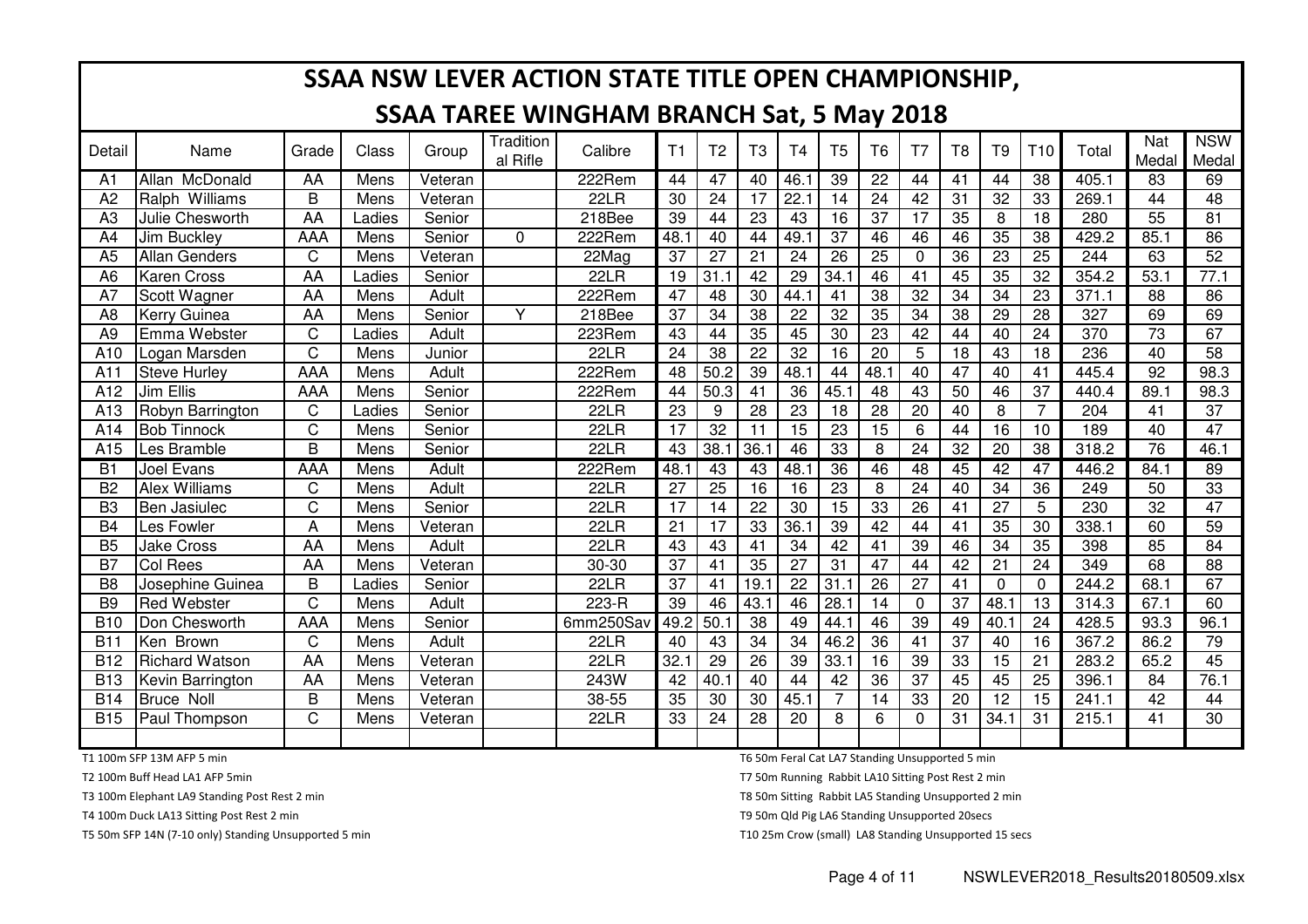## SSAA NSW LEVER ACTION STATE TITLE OPEN CHAMPIONSHIP, SSAA TAREE WINGHAM BRANCH Sat, 5 May 2018

#### Open Ranking

| Place           | Name                  | Grade                   | Class       | Group        | Calibre   | Total            |
|-----------------|-----------------------|-------------------------|-------------|--------------|-----------|------------------|
|                 | <b>Joel Evans</b>     | <b>AAA</b>              | <b>Mens</b> | <b>Adult</b> | 222Rem    | 446.2            |
| $\mathbf 2$     | <b>Steve Hurley</b>   | AAA                     | Mens        | Adult        | 222Rem    | 445.4            |
| $\overline{3}$  | Jim Ellis             | AAA                     | Mens        | Senior       | 222Rem    | 440.4            |
| $\overline{4}$  | <b>Jim Buckley</b>    | AAA                     | Mens        | Senior       | $222$ Rem | 429.2            |
| $\overline{5}$  | Don Chesworth         | AAA                     | Mens        | Senior       | 6mm250Sav | 428.5            |
| $\overline{6}$  | Allan McDonald        | AA                      | Mens        | Veteran      | 222Rem    | 405.1            |
| $\overline{7}$  | <b>Jake Cross</b>     | <b>AA</b>               | Mens        | Adult        | 22LR      | 398              |
| 8               | Kevin Barrington      | AA                      | Mens        | Veteran      | 243W      | 396.1            |
| $\overline{9}$  | Scott Wagner          | AA                      | Mens        | Adult        | 222Rem    | 371.1            |
| 10              | Emma Webster          | $\overline{\text{C}}$   | Ladies      | <b>Adult</b> | 223Rem    | 370              |
| 11              | Ken Brown             | $\overline{\text{C}}$   | Mens        | Adult        | 22LR      | 367.2            |
| 12              | Craig Knox            | AA                      | Mens        | Adult        | 222Rem    | 365              |
| $\overline{13}$ | Karen Cross           | AA                      | Ladies      | Senior       | 22LR      | 354.2            |
| 14              | Col Rees              | AA                      | Mens        | Veteran      | 30-30     | 349              |
| 15              | Les Fowler            | A                       | Mens        | Veteran      | 22LR      | 338.1            |
| $\overline{16}$ | Kerry Guinea          | AA                      | Mens        | Senior       | 218Bee    | 327              |
| 17              | Les Bramble           | B                       | Mens        | Senior       | 22LR      | 318.2            |
| 18              | <b>Red Webster</b>    | $\overline{\text{C}}$   | Mens        | Adult        | 223-R     | 314.3            |
| 19              | <b>Richard Watson</b> | AA                      | Mens        | Veteran      | 22LR      | 283.2            |
| 20              | Julie Chesworth       | AA                      | Ladies      | Senior       | 218Bee    | 280              |
| $\overline{21}$ | Ralph Williams        | B                       | Mens        | Veteran      | 22LR      | 269.1            |
| $\overline{22}$ | <b>Alex Williams</b>  | $\overline{\text{c}}$   | Mens        | Adult        | 22LR      | 249              |
| $\overline{23}$ | Josephine Guinea      | $\overline{\mathsf{B}}$ | Ladies      | Senior       | 22LR      | 244.2            |
| $\overline{24}$ | <b>Allan Genders</b>  | $\overline{\text{c}}$   | Mens        | Veteran      | 22Mag     | $\overline{2}44$ |
| $\overline{25}$ | <b>Bruce Noll</b>     | $\overline{\mathsf{B}}$ | Mens        | Veteran      | $38 - 55$ | 241.1            |
| $\overline{26}$ | Logan Marsden         | C                       | Mens        | Junior       | 22LR      | 236              |
| $\overline{27}$ | <b>Ben Jasiulec</b>   | C                       | Mens        | Senior       | 22LR      | 230              |
| $\overline{28}$ | Paul Thompson         | C                       | Mens        | Veteran      | 22LR      | 215.1            |
| 29              | Robyn Barrington      | $\overline{\text{C}}$   | Ladies      | Senior       | 22LR      | $\overline{204}$ |
| 30              | <b>Bob Tinnock</b>    | $\overline{\text{c}}$   | Mens        | Senior       | 22LR      | 189              |
|                 |                       |                         |             |              |           |                  |

### Traditional Rifle Ranking

| Place | Name         | Grade | Class | Group              | Calibre | Total |
|-------|--------------|-------|-------|--------------------|---------|-------|
|       | Kerry Guinea | AA    | Mens  | Traditional        | 218Bee  | 327   |
| 2     | #N/A         | #N/A  | #N/A  | Traditionall       | #N/A    | #N/A  |
| 3     | #N/A         | #N/A  | #N/A  | <b>Traditional</b> | #N/A    | #N/A  |
|       |              |       |       |                    |         |       |

### Ladies Ranking

| Place | Name               | Grade | Class  | Group  | Calibre | Total |
|-------|--------------------|-------|--------|--------|---------|-------|
|       | Emma Webster       | С     | Ladies | Adult  | 223Rem  | 370   |
| 2     | <b>Karen Cross</b> | AA    | Ladies | Senior | 22L R   | 354.2 |
| 3     | Julie Chesworth    | AA    | Ladies | Senior | 218Bee  | 280   |
| 4     | Josephine Guinea   | B     | Ladies | Senior | 22L R   | 244.2 |
| 5     | Robyn Barrington   | С     | Ladies | Senior | 22L R   | 204   |
|       |                    |       |        |        |         |       |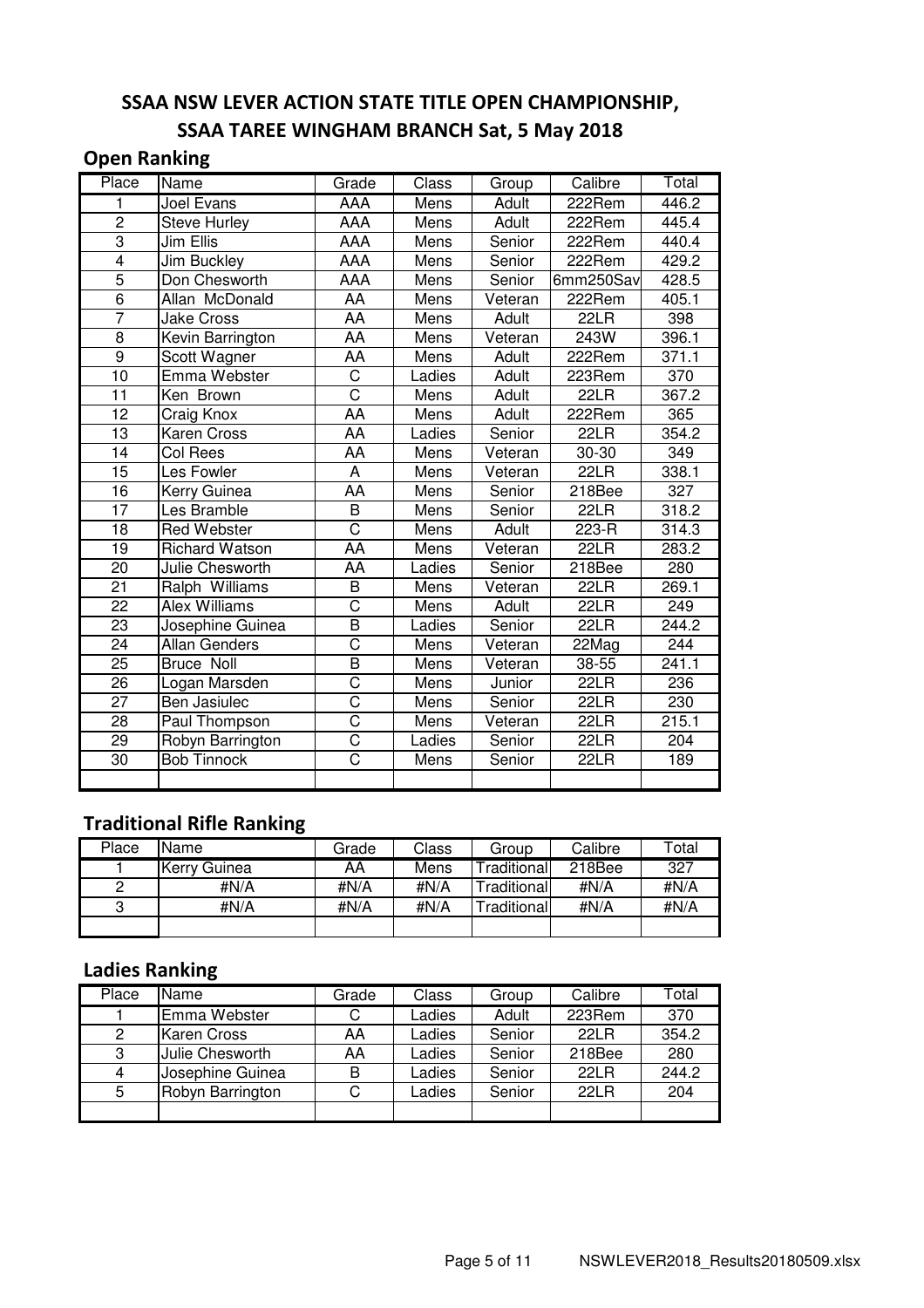#### SSAA NSW LEVER ACTION STATE TITLE OPEN CHAMPIONSHIP, SSAA TAREE WINGHAM BRANCH Sat, 5 May 2018

#### Veterans Ranking

| Place          | $\overline{\mathsf{Name}}$ | Grade | Class | Group   | Calibre     | Total |
|----------------|----------------------------|-------|-------|---------|-------------|-------|
|                | Allan McDonald             | AA    | Mens  | Veteran | 222Rem      | 405.1 |
| $\overline{2}$ | Kevin Barrington           | AA    | Mens  | Veteran | 243W        | 396.1 |
| 3              | Col Rees                   | AA    | Mens  | Veteran | 30-30       | 349   |
| 4              | Les Fowler                 | A     | Mens  | Veteran | 22LR        | 338.1 |
| 5              | <b>Richard Watson</b>      | AA    | Mens  | Veteran | <b>22LR</b> | 283.2 |
| 6              | Ralph Williams             | B     | Mens  | Veteran | 22LR        | 269.1 |
| 7              | <b>Allan Genders</b>       | C     | Mens  | Veteran | 22Mag       | 244   |
| 8              | Bruce Noll                 | B     | Mens  | Veteran | 38-55       | 241.1 |
| 9              | Paul Thompson              | С     | Mens  | Veteran | 22LR        | 215.1 |
|                |                            |       |       |         |             |       |

## Seniors Ranking

| Place | <b>Name</b>        | Grade | Class  | Group  | Calibre     | Total |
|-------|--------------------|-------|--------|--------|-------------|-------|
|       | Jim Ellis          | AAA   | Mens   | Senior | 222Rem      | 440.4 |
| 2     | Jim Buckley        | AAA   | Mens   | Senior | 222Rem      | 429.2 |
| 3     | Don Chesworth      | AAA   | Mens   | Senior | 6mm250Savl  | 428.5 |
| 4     | <b>Karen Cross</b> | AA    | Ladies | Senior | 22LR        | 354.2 |
| 5     | Kerry Guinea       | AA    | Mens   | Senior | 218Bee      | 327   |
| 6     | Les Bramble        | B     | Mens   | Senior | <b>22LR</b> | 318.2 |
| 7     | Julie Chesworth    | AA    | Ladies | Senior | 218Bee      | 280   |
| 8     | Josephine Guinea   | В     | Ladies | Senior | 22LR        | 244.2 |
| 9     | Ben Jasiulec       | С     | Mens   | Senior | 22LR        | 230   |
| 10    | Robyn Barrington   | C     | Ladies | Senior | <b>22LR</b> | 204   |
| 11    | <b>Bob Tinnock</b> | C     | Mens   | Senior | 22LR        | 189   |
|       |                    |       |        |        |             |       |

#### Junior Ranking

| Place | <b>Name</b>   | Grade | Class | Group  | Calibre | $\tau$ otal |
|-------|---------------|-------|-------|--------|---------|-------------|
|       | Logan Marsden | ◡     | Mens  | Junior | 22I R   | 236         |
|       |               |       |       |        |         |             |

## Grade Ranking

| Place          | Name                    | Grade      | Class  | Group   | Calibre   | Total |
|----------------|-------------------------|------------|--------|---------|-----------|-------|
|                | Joel Evans              | AAA        | Mens   | Adult   | 222Rem    | 446.2 |
| 2              | <b>Steve Hurley</b>     | <b>AAA</b> | Mens   | Adult   | 222Rem    | 445.4 |
| 3              | Jim Ellis               | AAA        | Mens   | Senior  | 222Rem    | 440.4 |
| 4              | <b>Jim Buckley</b>      | AAA        | Mens   | Senior  | 222Rem    | 429.2 |
| 5              | Don Chesworth           | <b>AAA</b> | Mens   | Senior  | 6mm250Sav | 428.5 |
|                | Allan McDonald          | AA         | Mens   | Veteran | 222Rem    | 405.1 |
| $\overline{2}$ | <b>Jake Cross</b>       | <b>AA</b>  | Mens   | Adult   | 22LR      | 398   |
| 3              | <b>Kevin Barrington</b> | AA         | Mens   | Veteran | 243W      | 396.1 |
| 4              | Scott Wagner            | AA         | Mens   | Adult   | 222Rem    | 371.1 |
| 5              | Craig Knox              | AA         | Mens   | Adult   | 222Rem    | 365   |
| 6              | <b>Karen Cross</b>      | AA         | Ladies | Senior  | 22LR      | 354.2 |
| 7              | Col Rees                | AA         | Mens   | Veteran | $30 - 30$ | 349   |
| 8              | Kerry Guinea            | AA         | Mens   | Senior  | 218Bee    | 327   |
| 9              | <b>Richard Watson</b>   | AA         | Mens   | Veteran | 22LR      | 283.2 |
| 10             | Julie Chesworth         | AA         | Ladies | Senior  | 218Bee    | 280   |
| 1              | Les Fowler              | A          | Mens   | Veteran | 22LR      | 338.1 |
|                | Les Bramble             | B          | Mens   | Senior  | 22LR      | 318.2 |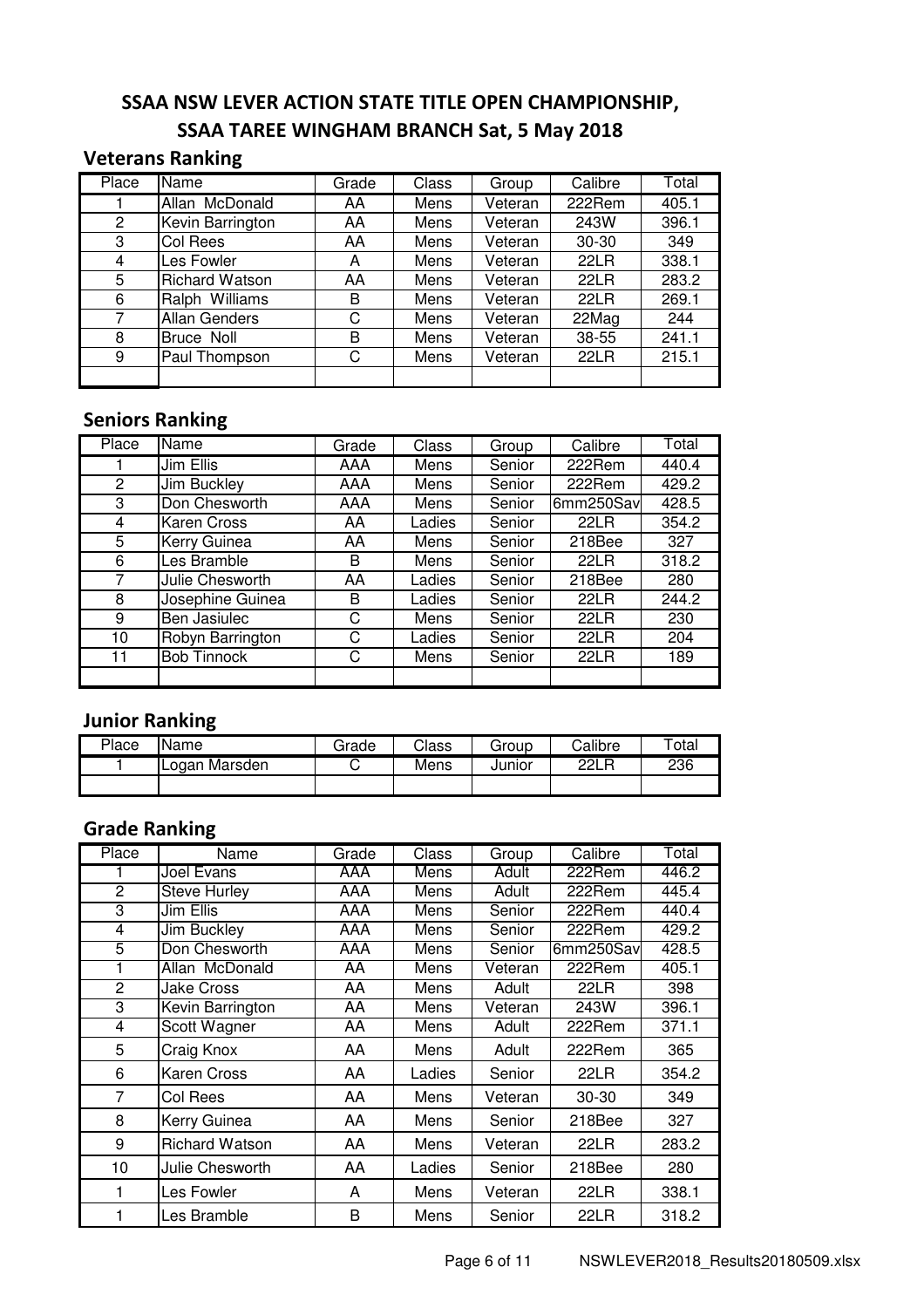| $\overline{2}$ | Ralph Williams       | B | Mens   | Veteran | 22LR   | 269.1 |
|----------------|----------------------|---|--------|---------|--------|-------|
| 3              | Josephine Guinea     | B | Ladies | Senior  | 22LR   | 244.2 |
| 4              | Bruce Noll           | B | Mens   | Veteran | 38-55  | 241.1 |
| 1              | Emma Webster         | C | Ladies | Adult   | 223Rem | 370   |
| $\overline{2}$ | Ken Brown            | С | Mens   | Adult   | 22LR   | 367.2 |
| 3              | <b>Red Webster</b>   | C | Mens   | Adult   | 223-R  | 314.3 |
| 4              | Alex Williams        | C | Mens   | Adult   | 22LR   | 249   |
| 5              | <b>Allan Genders</b> | C | Mens   | Veteran | 22Mag  | 244   |
| 6              | Logan Marsden        | С | Mens   | Junior  | 22LR   | 236   |
| 7              | Ben Jasiulec         | С | Mens   | Senior  | 22LR   | 230   |
| 8              | Paul Thompson        | С | Mens   | Veteran | 22LR   | 215.1 |
| 9              | Robyn Barrington     | С | Ladies | Senior  | 22LR   | 204   |
| 10             | <b>Bob Tinnock</b>   | C | Mens   | Senior  | 22LR   | 189   |
|                |                      |   |        |         |        |       |

#### SSAA NSW LEVER ACTION STATE TITLE OPEN CHAMPIONSHIP, SSAA TAREE WINGHAM BRANCH Sat, 5 May 2018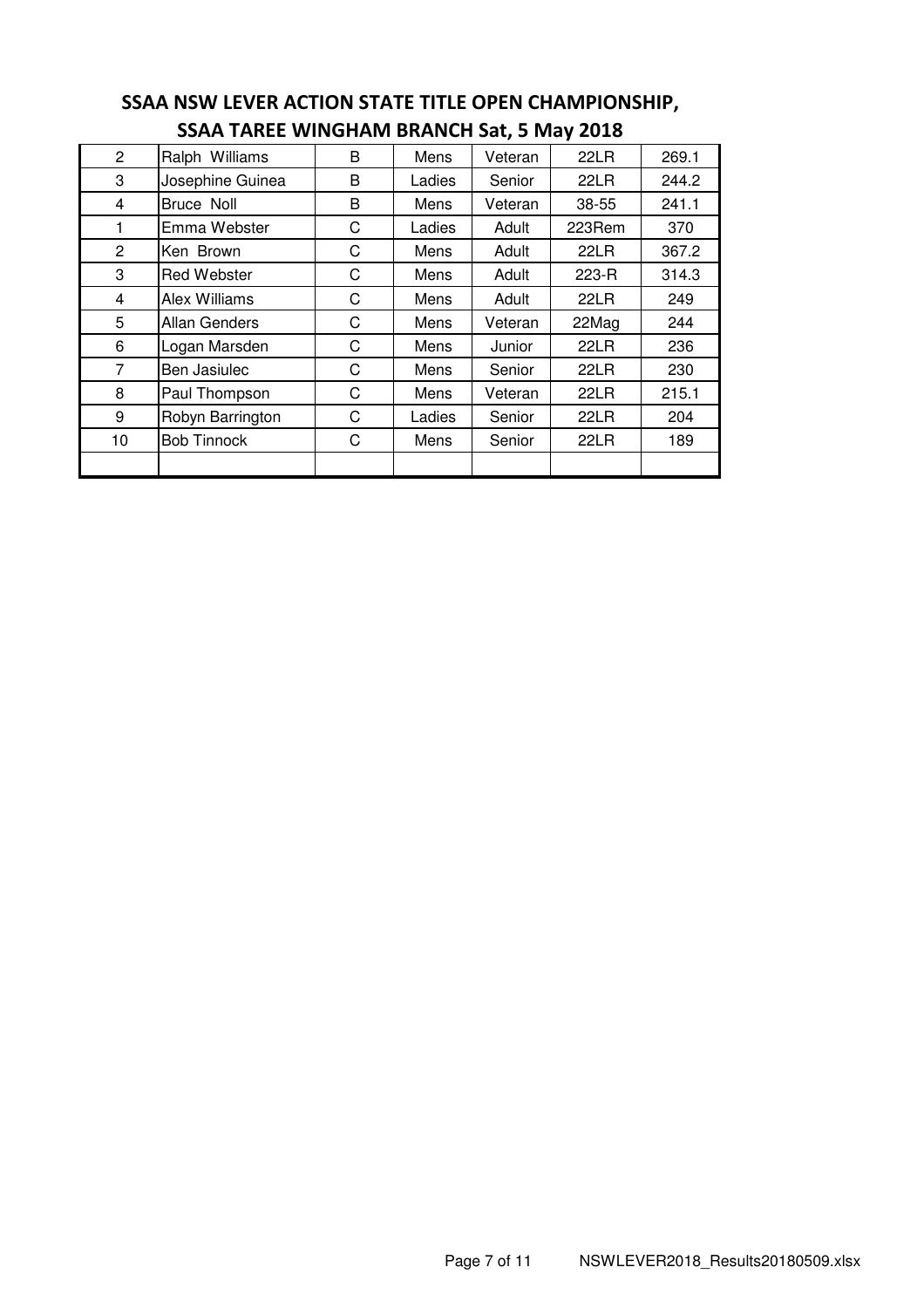|                | SSAA NSW LEVER ACTION STATE TITLE CLASSIC CALIBRE, |                       |              |         |           |                 |                 |                 |                 |                 |                 |                 |                  |                   |
|----------------|----------------------------------------------------|-----------------------|--------------|---------|-----------|-----------------|-----------------|-----------------|-----------------|-----------------|-----------------|-----------------|------------------|-------------------|
|                | <b>SSAA TAREE WINGHAM BRANCH Sun, 6 May 2018</b>   |                       |              |         |           |                 |                 |                 |                 |                 |                 |                 |                  |                   |
| Detail         | Name                                               | Grade                 | <b>Class</b> | Group   | Calibre   | T1              | T <sub>2</sub>  | T <sub>3</sub>  | T <sub>4</sub>  | T <sub>5</sub>  | T <sub>6</sub>  | T <sub>7</sub>  | Total            | National<br>Medal |
| A1             | Julie Chesworth                                    | A                     | Ladies       | Senior  | 218Bee    | $\overline{15}$ | $\overline{34}$ | 46              | $\overline{18}$ | 49              | $\overline{30}$ | $\overline{24}$ | $\overline{216}$ | $\overline{33}$   |
| A <sub>2</sub> | Paul Thompson                                      | C                     | Mens         | Veteran | $\Omega$  | 0               | $\Omega$        | $\mathbf 0$     | $\mathbf 0$     | $\Omega$        | 0               | $\Omega$        | $\mathbf{0}$     | $\mathbf 0$       |
| A <sub>3</sub> | <b>Bob Tinnock</b>                                 | $\overline{\text{C}}$ | Mens         | Senior  | 357M      | $\overline{30}$ | $\overline{16}$ | $\overline{12}$ | $\overline{23}$ | $\overline{47}$ | $\overline{16}$ | 30              | 174              | 53                |
| A4             | Josephine Guinea                                   | $\overline{\text{C}}$ | Ladies       | Senior  | 218Bee    | 10.1            | 8               | 6               | $\mathbf 0$     | 34              | 43              | $\Omega$        | 101.1            | 10.1              |
| A <sub>5</sub> | Ralph Williams                                     | $\overline{B}$        | Mens         | Veteran | 30-30     | 17              | $\overline{25}$ | 9               | $\overline{24}$ | 46              | 10              | 9               | 140              | 41                |
| A <sub>6</sub> | Les Fowler                                         | $\overline{B}$        | Mens         | Veteran | 218Bee    | $\overline{47}$ | $\overline{26}$ | $\overline{40}$ | $\overline{22}$ | $\overline{50}$ | $\overline{34}$ | 6               | 225              | 69                |
| A7             | <b>Karen Cross</b>                                 | B                     | Ladies       | Senior  | $30 - 30$ | 38              | $\overline{35}$ | 33              | 41              | $\overline{36}$ | 21              | $\overline{29}$ | 233              | 79                |
| A <sub>8</sub> | Jim Ellis                                          | AA                    | Mens         | Senior  | 218Bee    | 26              | $\overline{34}$ | $\overline{22}$ | $\overline{14}$ | 44              | 46              | $\overline{35}$ | 221              | 40                |
| A <sub>9</sub> | Emma Webster                                       | C                     | Ladies       | Adult   | 30-30     | 33              | 0               | 41              | 23              | 33              | 33              | 45              | 208              | $\overline{56}$   |
| A10            | <b>Allan Genders</b>                               | C                     | Mens         | Veteran | 32Long    | 28.1            | 28.1            | 8               | 8               | $\overline{37}$ | $\overline{42}$ | 9               | 160.2            | 36.1              |
| A11            | Ben Jasiulec                                       | C                     | Mens         | Senior  | 30-30     | 10.1            | 32              | $\overline{26}$ | $\mathbf 0$     | 36.1            | 10              | 24              | 138.2            | 10.1              |
| A12            | Scott Wagner                                       | A                     | Mens         | Adult   | 30-30     | 37.2            | $\overline{39}$ | $\overline{43}$ | $\overline{31}$ | 43              | 49              | 44              | 286.2            | 68.2              |
| A13            | Logan Marsden                                      | C                     | Mens         | Junior  | $25 - 20$ | 18.1            | $\overline{20}$ | $\overline{38}$ | 9               | 16              | $\overline{35}$ | 45              | 181.1            | 27.1              |
| A14            | <b>Bruce Noll</b>                                  | C                     | Mens         | Veteran | 38-55     | 27.1            | $\overline{27}$ | 36              | $\overline{32}$ | 23              | 43              | 38              | 226.1            | 59.1              |
| B1             | <b>Steve Hurley</b>                                | AAA                   | Mens         | Adult   | 219Zip    | 48.2            | 43              | $\overline{25}$ | 44.2            | 47              | 49              | $\overline{26}$ | 282.4            | 92.4              |
| B <sub>2</sub> | Allan McDonald                                     | B                     | Mens         | Veteran | 357M      | 42.2            | $\overline{30}$ | $\overline{27}$ | 15              | 43              | 46              | $\overline{31}$ | 234.2            | 57.2              |
| B <sub>3</sub> | Craig Knox                                         | B                     | Mens         | Adult   | 30-30     | 34              | $\overline{37}$ | 28              | 36.1            | 49              | 36              | 33              | 253.1            | 70.1              |
| B <sub>4</sub> | <b>Kerry Guinea</b>                                | A                     | Mens         | Senior  | 218Bee    | 41              | 29              | 42              | 23              | 46              | 46              | 36              | 263              | 64                |
| B <sub>5</sub> | <b>Alex Williams</b>                               | C                     | Mens         | Adult   | 30-30     | 26              | 22              | 9               | 25              | 21              | 16              | 13              | 132              | $\overline{51}$   |
| B <sub>6</sub> | Robyn Barrington                                   | C                     | Ladies       | Senior  | 218Bee    | 15.1            | 26.1            | 27              | $\Omega$        | 39              | 8               | 9               | 124.2            | 15.1              |
| B7             | Jim Buckley                                        | AA                    | Mens         | Senior  | 219Zip    | 46.1            | 40              | 37              | 38.1            | 48              | 45              | 39              | 293.2            | 84.2              |
| B <sub>8</sub> | Kevin Barrington                                   | AA                    | Mens         | Veteran | 218Bee    | 34              | 33              | 32              | $\overline{7}$  | 44              | 39              | 44              | 233              | 41                |
| B <sub>9</sub> | <b>Red Webster</b>                                 | C                     | Mens         | Adult   | 30-30     | 47.2            | 42              | 37              | 17              | 38              | 48              | 23.1            | 252.3            | 64.2              |
| <b>B10</b>     | Joel Evans                                         | AAA                   | Mens         | Adult   | 219Zip    | 44.1            | 37              | 42              | 40              | 50              | 41              | 41              | 295.1            | 84.1              |
| <b>B11</b>     | <b>Richard Watson</b>                              | Α                     | Mens         | Veteran | 357M      | 20              | 30              | 42.1            | 15              | 40              | 39              | $\overline{7}$  | 193.1            | 35                |
| <b>B12</b>     | Don Chesworth                                      | AAA                   | Mens         | Senior  | 250Sav    | 33              | 39              | 42              | 28.1            | 50              | 40              | 47              | 279.1            | 61.1              |
| <b>B13</b>     | <b>Jake Cross</b>                                  | AAA                   | Mens         | Adult   | 30-30     | 32.1            | 35              | 40              | 47              | 50              | 37              | 34              | 275.1            | 79.1              |
| <b>B14</b>     | Ken Brown                                          | C                     | Mens         | Adult   | 30-30     | 38              | 44.2            | 35              | 6               | 48              | 44              | 34              | 249.2            | 44                |
| <b>B15</b>     | Les Bramble                                        | B                     | Mens         | Senior  | 30-30     | 17              | 29              | $\overline{7}$  | $\overline{15}$ | 30              | 45              | 33              | 176              | 32                |
|                |                                                    |                       |              |         |           |                 |                 |                 |                 |                 |                 |                 |                  |                   |

T2 100m Elephant LA9 Standing Post Rest 5 min

T3 100m Goat LA4 Sitting Post Rest 5 min

T4 50m Fox Head LA3 Standing Unsupported 5 min

T6 50m Running Fox LA11 Sitting Post Rest 2 min

T7 25m Sitting Rabbit LA5 Standing Unsupported 15 sec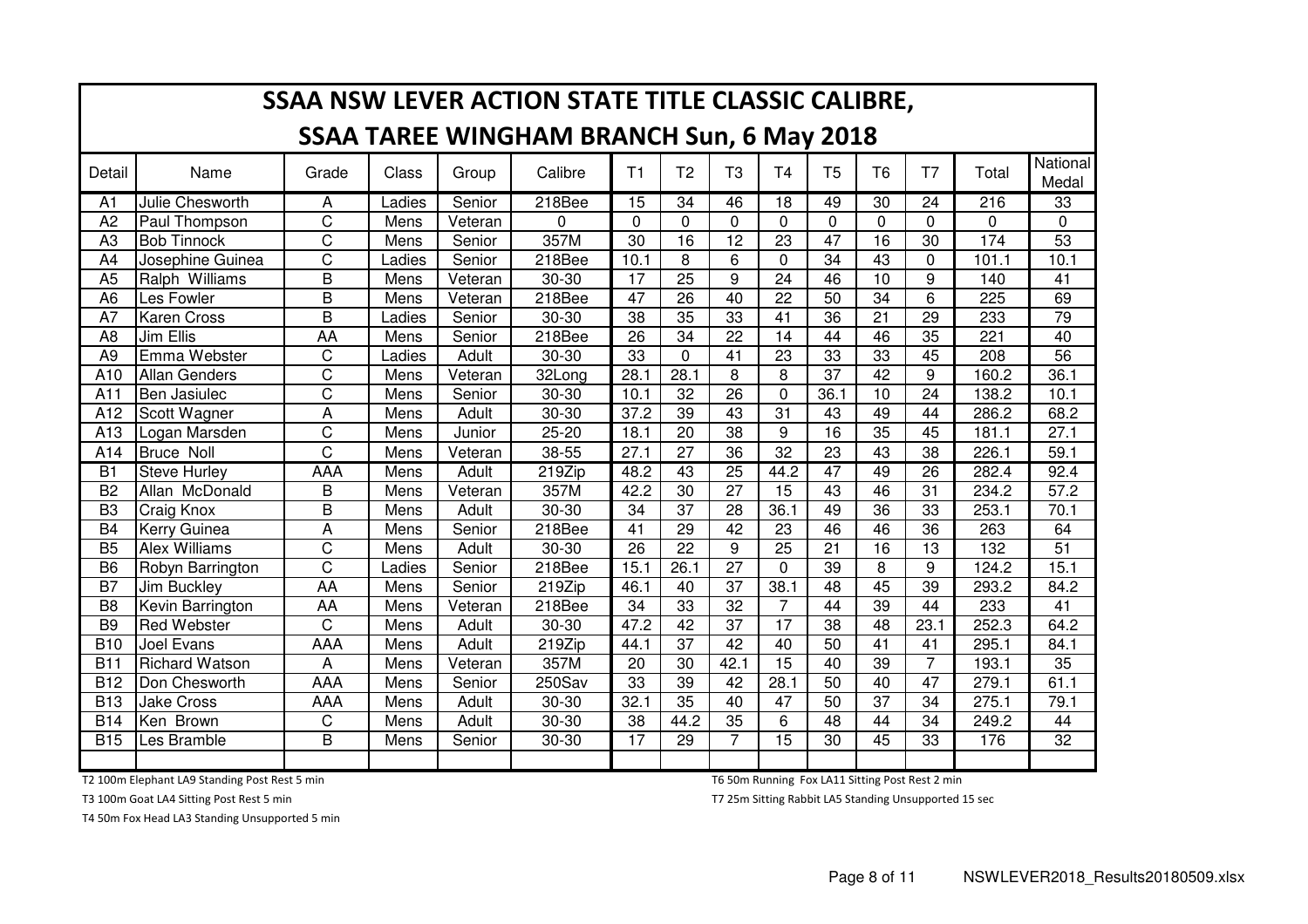## SSAA NSW LEVER ACTION STATE TITLE CLASSIC CALIBRE, SSAA TAREE WINGHAM BRANCH Sun, 6 May 2018

#### Classic Ranking

| Place           | Name                  | Grade                   | Class       | Group        | Calibre   | Total |
|-----------------|-----------------------|-------------------------|-------------|--------------|-----------|-------|
| 1               | Joel Evans            | <b>AAA</b>              | Mens        | <b>Adult</b> | 219Zip    | 295.1 |
| $\overline{2}$  | Jim Buckley           | AA                      | Mens        | Senior       | $219$ Zip | 293.2 |
| $\overline{3}$  | Scott Wagner          | $\overline{A}$          | Mens        | Adult        | $30 - 30$ | 286.2 |
| $\overline{4}$  | <b>Steve Hurley</b>   | <b>AAA</b>              | Mens        | Adult        | 219Zip    | 282.4 |
| $\overline{5}$  | Don Chesworth         | AAA                     | Mens        | Senior       | 250Sav    | 279.1 |
| $\overline{6}$  | <b>Jake Cross</b>     | AAA                     | Mens        | Adult        | 30-30     | 275.1 |
| $\overline{7}$  | Kerry Guinea          | A                       | Mens        | Senior       | 218Bee    | 263   |
| $\overline{8}$  | Craig Knox            | $\overline{\mathsf{B}}$ | Mens        | Adult        | 30-30     | 253.1 |
| $\overline{9}$  | <b>Red Webster</b>    | $\overline{\text{C}}$   | Mens        | Adult        | 30-30     | 252.3 |
| 10              | Ken Brown             | $\overline{\text{c}}$   | Mens        | Adult        | 30-30     | 249.2 |
| $\overline{11}$ | Allan McDonald        | $\overline{\mathsf{B}}$ | Mens        | Veteran      | 357M      | 234.2 |
| 12              | Karen Cross           | $\overline{\mathsf{B}}$ | Ladies      | Senior       | 30-30     | 233   |
| $\overline{13}$ | Kevin Barrington      | AA                      | Mens        | Veteran      | 218Bee    | 233   |
| 14              | <b>Bruce Noll</b>     | $\overline{C}$          | Mens        | Veteran      | 38-55     | 226.1 |
| 15              | Les Fowler            | $\overline{B}$          | Mens        | Veteran      | 218Bee    | 225   |
| 16              | Jim Ellis             | <b>AA</b>               | Mens        | Senior       | 218Bee    | 221   |
| 17              | Julie Chesworth       | A                       | Ladies      | Senior       | 218Bee    | 216   |
| 18              | Emma Webster          | $\overline{\text{c}}$   | Ladies      | Adult        | 30-30     | 208   |
| 19              | <b>Richard Watson</b> | $\overline{A}$          | Mens        | Veteran      | 357M      | 193.1 |
| 20              | Logan Marsden         | $\overline{\text{C}}$   | Mens        | Junior       | 25-20     | 181.1 |
| $\overline{21}$ | Les Bramble           | $\overline{\mathsf{B}}$ | Mens        | Senior       | 30-30     | 176   |
| 22              | <b>Bob Tinnock</b>    | $\overline{\text{C}}$   | Mens        | Senior       | 357M      | 174   |
| 23              | <b>Allan Genders</b>  | $\overline{\text{C}}$   | Mens        | Veteran      | 32Long    | 160.2 |
| $\overline{24}$ | Ralph Williams        | $\overline{\mathsf{B}}$ | Mens        | Veteran      | $30 - 30$ | 140   |
| $\overline{25}$ | Ben Jasiulec          | $\overline{\text{c}}$   | Mens        | Senior       | 30-30     | 138.2 |
| 26              | <b>Alex Williams</b>  | $\overline{\text{c}}$   | <b>Mens</b> | <b>Adult</b> | $30 - 30$ | 132   |
| 27              | Robyn Barrington      | $\overline{\text{C}}$   | Ladies      | Senior       | 218Bee    | 124.2 |
| $\overline{28}$ | Josephine Guinea      | $\overline{\text{c}}$   | Ladies      | Senior       | 218Bee    | 101.1 |
| 29              | Paul Thompson         | $\overline{\text{C}}$   | Mens        | Veteran      | 0         | 0     |
|                 |                       |                         |             |              |           |       |

### Ladies Ranking

| Place | Name             | Grade | Class  | Group  | Calibre | Total |
|-------|------------------|-------|--------|--------|---------|-------|
|       | Karen Cross      | в     | _adies | Senior | $30-30$ | 233   |
| 2     | Julie Chesworth  | A     | _adies | Senior | 218Bee  | 216   |
| 3     | Emma Webster     | C     | _adies | Adult  | $30-30$ | 208   |
| 4     | Robyn Barrington | С     | _adies | Senior | 218Bee  | 124.2 |
| 5     | Josephine Guinea | С     | _adies | Senior | 218Bee  | 101.1 |
|       |                  |       |        |        |         |       |

## Veterans Ranking

| Place          | Name                  | Grade | Class | Group   | Calibre | Total |
|----------------|-----------------------|-------|-------|---------|---------|-------|
|                | Allan McDonald        | B     | Mens  | Veteran | 357M    | 234.2 |
| $\overline{2}$ | Kevin Barrington      | AA    | Mens  | Veteran | 218Bee  | 233   |
| 3              | <b>Bruce Noll</b>     | C     | Mens  | Veteran | 38-55   | 226.1 |
| 4              | Les Fowler            | В     | Mens  | Veteran | 218Bee  | 225   |
| 5              | <b>Richard Watson</b> | A     | Mens  | Veteran | 357M    | 193.1 |
| 6              | <b>Allan Genders</b>  | C     | Mens  | Veteran | 32Long  | 160.2 |
| 7              | Ralph Williams        | B     | Mens  | Veteran | 30-30   | 140   |
| 8              | Paul Thompson         | С     | Mens  | Veteran | 0       | 0     |
|                |                       |       |       |         |         |       |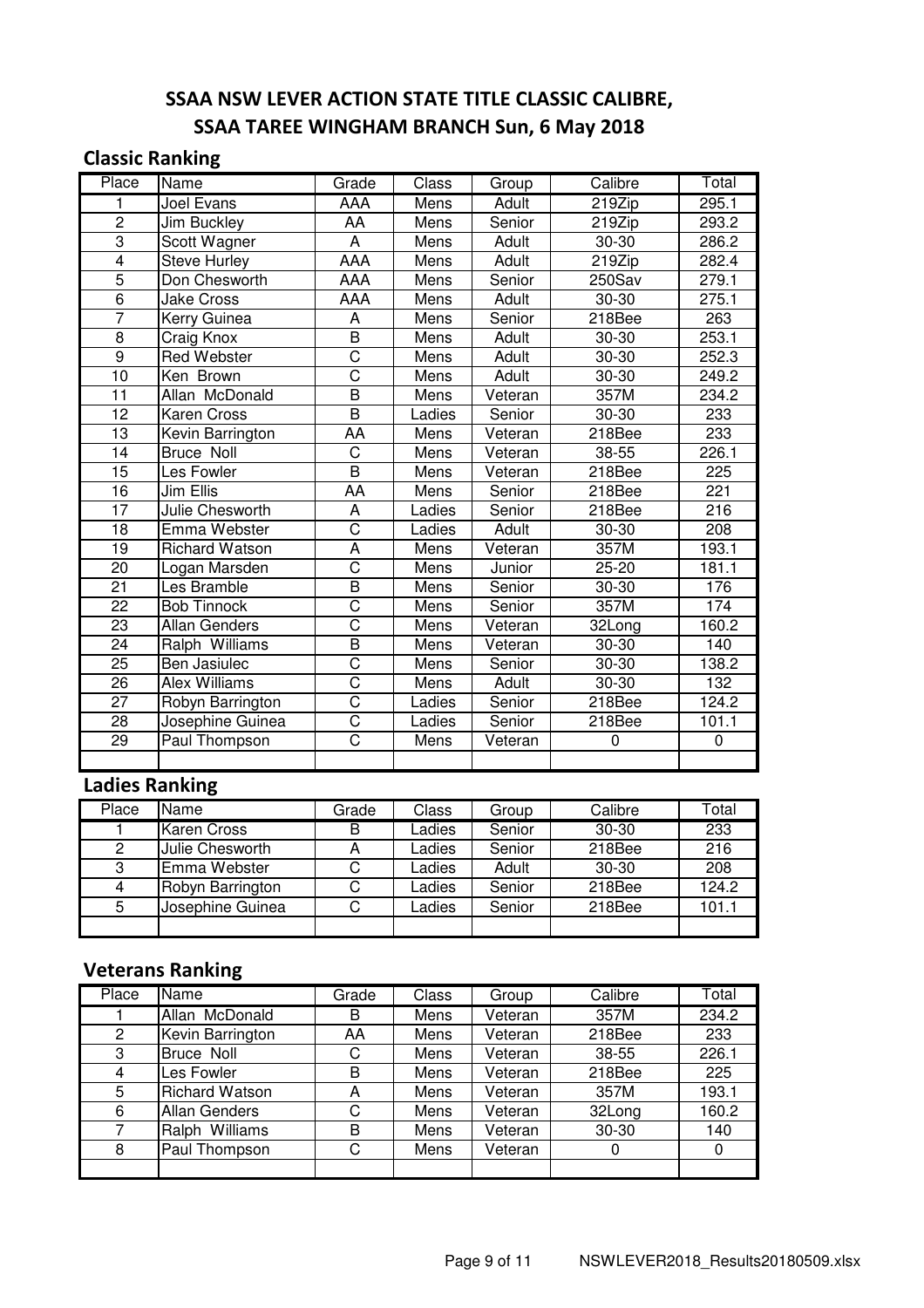## SSAA NSW LEVER ACTION STATE TITLE CLASSIC CALIBRE, SSAA TAREE WINGHAM BRANCH Sun, 6 May 2018

#### Seniors Ranking

| Place | <b>Name</b>        | Grade | Class  | Group  | Calibre   | Total |
|-------|--------------------|-------|--------|--------|-----------|-------|
|       | <b>Jim Buckley</b> | AA    | Mens   | Senior | $219$ Zip | 293.2 |
| 2     | Don Chesworth      | AAA   | Mens   | Senior | 250Sav    | 279.1 |
| 3     | Kerry Guinea       | A     | Mens   | Senior | 218Bee    | 263   |
| 4     | <b>Karen Cross</b> | B     | Ladies | Senior | $30 - 30$ | 233   |
| 5     | Jim Ellis          | AA    | Mens   | Senior | 218Bee    | 221   |
| 6     | Julie Chesworth    | A     | Ladies | Senior | 218Bee    | 216   |
| 7     | Les Bramble        | B     | Mens   | Senior | $30 - 30$ | 176   |
| 8     | <b>Bob Tinnock</b> | С     | Mens   | Senior | 357M      | 174   |
| 9     | Ben Jasiulec       | С     | Mens   | Senior | $30 - 30$ | 138.2 |
| 10    | Robyn Barrington   | C     | Ladies | Senior | 218Bee    | 124.2 |
| 11    | Josephine Guinea   | С     | Ladies | Senior | 218Bee    | 101.1 |
|       |                    |       |        |        |           |       |

## Junior Ranking

| Place | <b>Name</b>   | Grade | Class | Group  | Calibre   | $\tau$ otal |
|-------|---------------|-------|-------|--------|-----------|-------------|
|       | Logan Marsden | ◡     | Mens  | Junior | $25 - 20$ | '81<br>.    |
|       |               |       |       |        |           |             |

### Grade Ranking

| Place           | Name                  | Grade                   | Class       |              | Calibre     | Total |
|-----------------|-----------------------|-------------------------|-------------|--------------|-------------|-------|
| 1               | Joel Evans            | AAA                     | <b>Mens</b> | Adult        | 219Zip      | 295.1 |
| $\overline{2}$  | Steve Hurley          | <b>AAA</b>              | <b>Mens</b> | <b>Adult</b> | 219Zip      | 282.4 |
| 3               | Don Chesworth         | <b>AAA</b>              | <b>Mens</b> | Senior       | $250$ Sav   | 279.1 |
| 4               | Jake Cross            | <b>AAA</b>              | <b>Mens</b> | <b>Adult</b> | $30 - 30$   | 275.1 |
| 1               | <b>Jim Buckley</b>    | <b>AA</b>               | <b>Mens</b> | Senior       | 219Zip      | 293.2 |
| $\overline{2}$  | Kevin Barrington      | AA                      | <b>Mens</b> | Veteran      | 218Bee      | 233   |
| 3               | Jim Ellis             | <b>AA</b>               | <b>Mens</b> | Senior       | 218Bee      | 221   |
| ī               | <b>Scott Wagner</b>   | $\overline{\mathsf{A}}$ | <b>Mens</b> | <b>Adult</b> | $30 - 30$   | 286.2 |
| $\overline{2}$  | <b>Kerry Guinea</b>   | A                       | <b>Mens</b> | Senior       | 218Bee      | 263   |
| 3               | Julie Chesworth       | $\overline{\mathsf{A}}$ | Ladies      | Senior       | 218Bee      | 216   |
| $\overline{4}$  | <b>Richard Watson</b> | $\overline{\mathsf{A}}$ | <b>Mens</b> | Veteran      | 357M        | 193.1 |
| 1               | <b>Craig Knox</b>     | B                       | <b>Mens</b> | <b>Adult</b> | $30 - 30$   | 253.1 |
| $\overline{2}$  | Allan McDonald        | B                       | <b>Mens</b> | Veteran      | 357M        | 234.2 |
| 3               | <b>Karen Cross</b>    | B                       | Ladies      | Senior       | $30 - 30$   | 233   |
| 4               | Les Fowler            | $\overline{\mathsf{B}}$ | <b>Mens</b> | Veteran      | 218Bee      | 225   |
| 5               | Les Bramble           | B                       | <b>Mens</b> | Senior       | $30 - 30$   | 176   |
| 6               | Ralph Williams        | B                       | <b>Mens</b> | Veteran      | $30 - 30$   | 140   |
| 1               | <b>Red Webster</b>    | Շ                       | <b>Mens</b> | <b>Adult</b> | $30 - 30$   | 252.3 |
| $\overline{2}$  | Ken Brown             | C                       | <b>Mens</b> | <b>Adult</b> | $30 - 30$   | 249.2 |
| 3               | <b>Bruce Noll</b>     | $\overline{\text{c}}$   | <b>Mens</b> | Veteran      | $38 - 55$   | 226.1 |
| $\overline{4}$  | Emma Webster          | $\overline{\text{c}}$   | Ladies      | <b>Adult</b> | $30 - 30$   | 208   |
| 5               | Logan Marsden         | $\overline{\text{c}}$   | <b>Mens</b> | Junior       | $25 - 20$   | 181.1 |
| $\overline{6}$  | <b>Bob Tinnock</b>    | $\overline{\text{C}}$   | <b>Mens</b> | Senior       | 357M        | 174   |
| 7               | <b>Allan Genders</b>  | $\overline{\text{C}}$   | <b>Mens</b> | Veteran      | 32Long      | 160.2 |
| $\overline{8}$  | <b>Ben Jasiulec</b>   | $\overline{\text{C}}$   | <b>Mens</b> | Senior       | $30 - 30$   | 138.2 |
| $\overline{9}$  | <b>Alex Williams</b>  | C                       | <b>Mens</b> | <b>Adult</b> | $30 - 30$   | 132   |
| 10              | Robyn Barrington      | $\overline{\text{C}}$   | Ladies      | Senior       | 218Bee      | 124.2 |
| $\overline{11}$ | Josephine Guinea      | $\overline{\text{C}}$   | Ladies      | Senior       | 218Bee      | 101.1 |
| $\overline{12}$ | Paul Thompson         | $\overline{C}$          | Mens        | Veteran      | $\mathbf 0$ | 0     |
|                 |                       |                         |             |              |             |       |